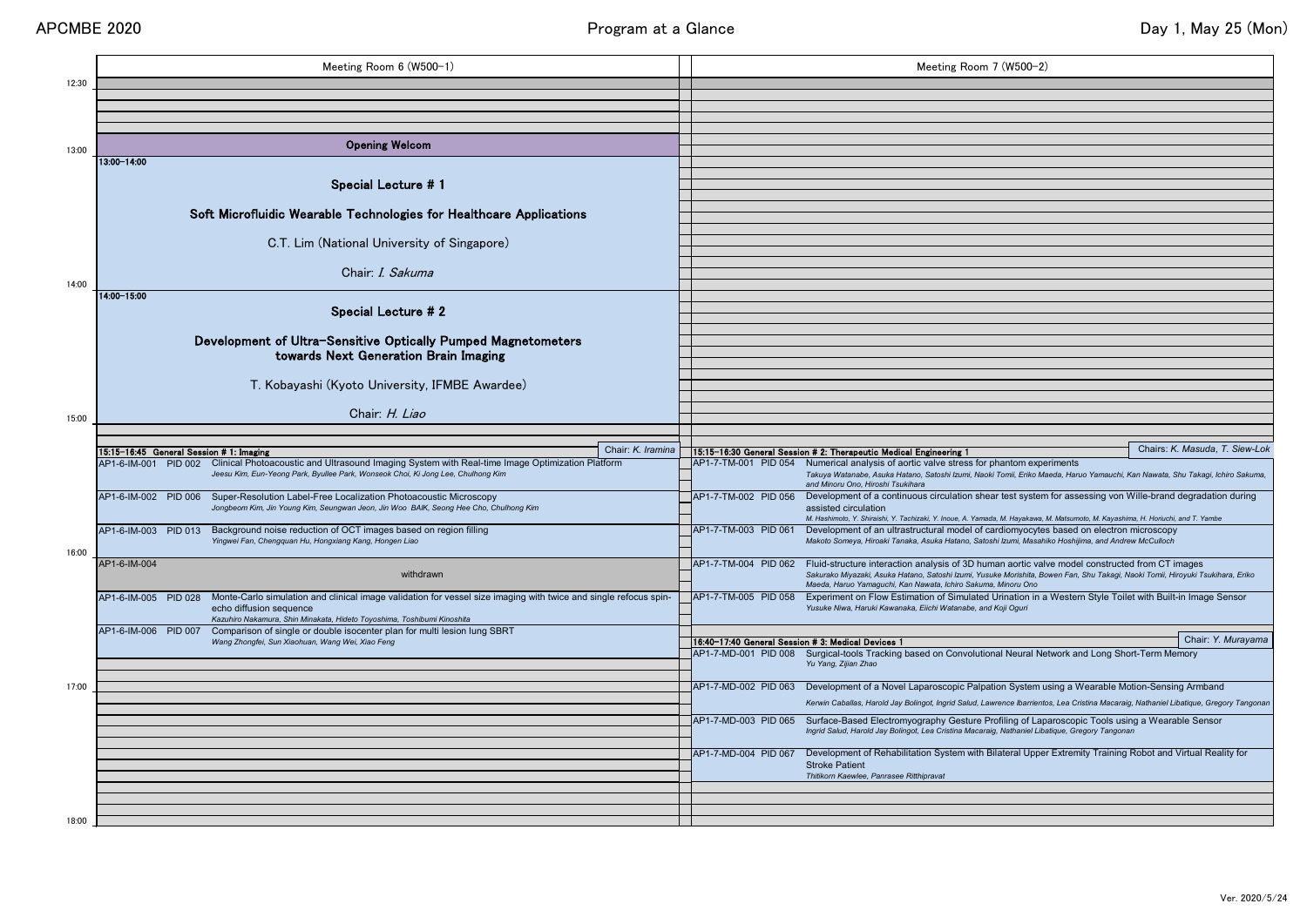Ver. 2020/5/24

| 8:30  |                                        | Meeting Room 6 (W500-1)                                                                                                                                                                                                                                                                   |                                                      |                                                                                          | <b>Meeting Rod</b>                                                                                                                                                       |
|-------|----------------------------------------|-------------------------------------------------------------------------------------------------------------------------------------------------------------------------------------------------------------------------------------------------------------------------------------------|------------------------------------------------------|------------------------------------------------------------------------------------------|--------------------------------------------------------------------------------------------------------------------------------------------------------------------------|
|       |                                        |                                                                                                                                                                                                                                                                                           |                                                      |                                                                                          | 8:50-9:50 General Session # 5: Diagnostic Evaluation 1                                                                                                                   |
| 9:00  | AP2-6-OS-001 PID 060                   | 9:00-10:45 Organized Session: Current Technology in Prosthesis, Orthosis and Rehabilitation<br>Title: Introduction of Prosthesis and Orthosis Evaluation System that Utilize Human Models                                                                                                 | Chair: A. Hanafusa                                   | AP2-7-DE-001 PID 023                                                                     | Preliminary Study on Recognition of Norm<br>Chin-Yuan Lin, Ying-Pyng Lin, Bing-Yuh Lu                                                                                    |
|       | AP2-6-OS-002 PID 046                   | Aikihiko Hanafusa, Mohd Syahmi Jamaludin, Le Van Tuan, Hayato Ikebata, Ryogo Suzuki, Taiki Kawamura, Shin-ichiro Yamamoto, Yukio<br>Agarie, Hiroshi Otsuka, Kengo Ohnishi<br>Analyzing the Shear Stress on the Contacting Interface during Ambulation with Transfemoral Prosthesis Socket |                                                      | AP2-7-DE-002 PID 024                                                                     | Analysis of representations of 3-dimension<br>machine learning<br>Okamura Jun-ya, Yusuke Yamamoto, Lulin Dai, Yo                                                         |
|       |                                        | Van-Thuc Tran, Shin-Ichiroh Yamamoto, Akihiko Hanafusa, Kengo Ohnishi, Hiroshi Otsuka, Yukio Agarie                                                                                                                                                                                       |                                                      | AP2-7-DE-003                                                                             |                                                                                                                                                                          |
|       | AP2-6-OS-003 PID 043                   | Lower Limb Muscles Activation of Endurance and Power Athletes<br>Maisarah Sulaiman, Aizreena Azaman, Noor Aimie Salleh, Azli Yahya                                                                                                                                                        |                                                      | AP2-7-DE-004 PID 066                                                                     | X-ray projection and fluid analysis of contra<br>Ryotaro Kaneko, Asuka Hatano, Satoshi Izumi                                                                             |
|       | AP2-6-OS-004 PID 011                   | Experimental Analysis of Ankle Foot Orthosis Using Pneumatic Artificial Muscle<br>Nurhanna Zulaikha Ishak, Shahrol Mohamaddan, Annisa Jamali, Shin-Ichiroh Yamamoto, Helmy Hazmi, Low Cheng Yee, Akihiko                                                                                  |                                                      |                                                                                          |                                                                                                                                                                          |
| 10:00 | AP2-6-OS-005 PID 033                   | Hanafusa<br>Conceptual Design and FEM Analysis of An Exoskeleton Suit for Post-Stroke Patient: A Lower Limbs Exo Suit<br>Muhamad Fikhri Abdul Hamid, M Hanif M Ramli, Noor Ayuni Che Zakaria, Zulkifli Mohamed                                                                            |                                                      | AP2-7-ML-001 PID 016                                                                     | 10:00-11:00 General Session # 6: Machine Learning<br>Initial Study of Emotion Recognition Using<br>Jia Wen Li, Shovan Barma, Sio Hang Pun, Mang I<br>Mak                 |
|       | AP2-6-OS-006 PID 026                   | Preliminary Study on The Use of Kinect Camera for Observational Gait Analysis System<br>Aizreena Azaman, Husnir Nasyuha Abdul Halim, Muhammad Fariz Shafiq Abd. Aziz, Sagida M.A Bilal                                                                                                    |                                                      | AP2-7-ML-002 PID 018                                                                     | Fast Learning from Imperfect Labels to Se<br>Honglei Ji, Yi Lv, Junchen Wang                                                                                             |
|       | AP2-6-OS-007 PID 059                   | Finger Exoskeleton for Early Acute Stroke Rehabilitation: Control Design and Performance Analysis<br>Mohd Nor Azmi Ab Patar, Muhammad Naim Abdu Salam, Muhammad Amir Hazim Jamaluddin, Noorainol Faiz Noor Haris, Hokyoo Lee,<br>Akihiko Hanafusa                                         |                                                      | AP2-7-ML-003 PID 019                                                                     | <b>Comparison of Reconstruction Performano</b><br>Shohei Ouchi, Satoshi Ito                                                                                              |
| 11:00 |                                        |                                                                                                                                                                                                                                                                                           |                                                      | AP2-7-ML-004 PID 039                                                                     | Classification of right and left bundle brand<br>Tsung-Han Lee, Jung-Teng Pan, Liang Yu Shyu                                                                             |
| 12:00 |                                        |                                                                                                                                                                                                                                                                                           |                                                      |                                                                                          |                                                                                                                                                                          |
| 13:00 |                                        |                                                                                                                                                                                                                                                                                           |                                                      |                                                                                          |                                                                                                                                                                          |
| 14:00 |                                        |                                                                                                                                                                                                                                                                                           |                                                      |                                                                                          |                                                                                                                                                                          |
|       | 14:10-15:30 Young Investigators' Award | AP2-6-YI-001 PID 040 A Novel OCT Image-guided Laser Automatic Ablation Method Based on Non-common Optical Path Structure<br>Chengquan Hu, Wei Chang, Yangxi Li, Yingwei Fan, Xinran Zhang, Hongxiang Kang, Hongen Liao                                                                    | Chairs: T. Matsuda, R. Magjarević                    |                                                                                          | 14:10-15:40 General Session # 7: Medical Devices 2<br>AP2-7-MD-001 PID 005 Novel Aspiration Device "SPUTA VACUUI<br>Naoyuki Ishikita, Tomohiko Kisaka, Kazumi Tanaka     |
|       | AP2-6-YI-002<br><b>PID 044</b>         | Reconstruction of a vascular bed with perfusable blood vessels using a decellularized porcine small intestine for clinical application<br>Yusuke Tobe, Katsuhisa Sakaguchi, Jun Homma, Kazunori Sano, Eiji Kobayashi, Hidekazu Sekine, Kiyotaka Iwasaki, Tatsuya Shimizu,<br>Mitsuo Umezu |                                                      | AP2-7-MD-002 PID 015<br>AP2-7-MD-003 PID 053                                             | Development of a Durable Extracorporeal<br><b>Hydrodynamic Bearings</b><br>Tomonori Tsukiya, Toshihide Mizuno, Tomohiro Nis<br>Sliding mode Control based on nonlinear d |
|       | AP2-6-YI-003<br><b>PID 021</b>         | Immunogenic cell death induced by selective intracellular vaporization in vitro                                                                                                                                                                                                           |                                                      |                                                                                          | Thuy Nguyen Vu, Quy-Thinh Dao, Van-Thuc Tran,                                                                                                                            |
| 15:00 |                                        | Ayumu Ishijima, Satoshi Yamaguchi, Takashi Azuma, Etsuko Kobayashi, Kazuhiro Kakimi, Yoshikazu Shibasaki, Teruyuki Nagamune,<br><b>Ichiro SAKUMA</b>                                                                                                                                      |                                                      | AP2-7-MD-004 PID 057                                                                     | Novel Heated Humidifier prevents dew cor<br>Hidekazu Miura, Takashi Ohashi                                                                                               |
|       | AP2-6-YI-004<br><b>PID 049</b>         | PET-laparoscope System with a Multi-layer Movable Detector: Feasibility Study with an Abdominal Phantom<br>Madhushanka Liyanaarachchi, Kenji Shimazoe, Hiroyuki Takahashi, Keiichi Nakagawa, Etsuko Kobayashi, Ichiro SAKUMA                                                              | AP2-7-MD-005 PID 040                                 | A Novel OCT Image-guided Laser Automa<br>Chengquan Hu, Wei Chang, Yangxi Li, Yingwei Far |                                                                                                                                                                          |
|       | 15:40-16:20 APTF/APRN, Alumni          |                                                                                                                                                                                                                                                                                           | Chair: P. Lee                                        | AP2-7-MD-006 PID 042                                                                     | Power transmission efficiency evaluation o<br>Tomoki Okinaga, Takahiko Yamamoto, Kohji Koshi                                                                             |
| 16:00 |                                        | <b>APTF/APRN Alumni</b>                                                                                                                                                                                                                                                                   |                                                      |                                                                                          |                                                                                                                                                                          |
|       |                                        |                                                                                                                                                                                                                                                                                           |                                                      |                                                                                          |                                                                                                                                                                          |
|       |                                        | 16:30-17:45 General Session # 4: Diagnostic Evaluation 2                                                                                                                                                                                                                                  | Chairs: K. Kuwana, E. ladanza                        |                                                                                          | 16:30-17:00 General Session # 8: Biomedical Database                                                                                                                     |
|       | AP2-6-DE-001 PID 031                   | Effect of a Television Commercial on the Autonomic Nervous System<br>Tomoyuki Yambe, Yasuyuki Shiraishi, Yusuke Inoue, Akihiro Yamada, Makoto Yoshizawa                                                                                                                                   |                                                      |                                                                                          | AP2-7-BD-001 PID 010 Analysis of Occupational Injury Reports Re<br>Kodai Kitagawa, Takayuki Nagasaki, Sota Nakano,                                                       |
|       | AP2-6-DE-002                           | withdrawn                                                                                                                                                                                                                                                                                 |                                                      | AP2-7-BD-002 PID 036                                                                     | Proposed Module for Establishment of Na<br>Md. Ashrafuzzaman, Md. Sakib Abrar Hossain, Mo                                                                                |
| 17:00 | AP2-6-DE-003 PID 048                   | Analysis of brain activity with behavioral inhibition tasks by NIRS<br>Keiko Fukuda, Yu Sugiyama, Ren Kunii                                                                                                                                                                               | AP2-7-BD-003                                         |                                                                                          |                                                                                                                                                                          |
|       | AP2-6-DE-004 PID 045                   | Clustering of Infant Cry Sounds Based on Different Feature Extraction and Clustering Techniques<br>Zheng Yu Tan, Hua Nong Ting, Boon Fei Yong                                                                                                                                             |                                                      |                                                                                          |                                                                                                                                                                          |
|       | AP2-6-DE-005 PID 070                   | Modeling of pupillometric signals for studying children's rare diseases<br>Rachele Fabbri, Ernesto ladanza, Monica Gherardelli, Paolo Melillo, Francesca Simonelli, Leonardo Bocchi                                                                                                       |                                                      |                                                                                          |                                                                                                                                                                          |
| 18:00 |                                        |                                                                                                                                                                                                                                                                                           |                                                      |                                                                                          |                                                                                                                                                                          |
| 19:00 |                                        |                                                                                                                                                                                                                                                                                           |                                                      |                                                                                          |                                                                                                                                                                          |
|       |                                        |                                                                                                                                                                                                                                                                                           | Online Social Event (18:45-20:00), at Meeting Room 1 |                                                                                          |                                                                                                                                                                          |
| 20:00 |                                        |                                                                                                                                                                                                                                                                                           |                                                      |                                                                                          |                                                                                                                                                                          |

|       |                                        | Meeting Room 6 (W500-1)                                                                                                                                                                                                                                                   |                    |                                                                                            | Meeting Room 7 (W500-2)                                                                                                                                              |                               |
|-------|----------------------------------------|---------------------------------------------------------------------------------------------------------------------------------------------------------------------------------------------------------------------------------------------------------------------------|--------------------|--------------------------------------------------------------------------------------------|----------------------------------------------------------------------------------------------------------------------------------------------------------------------|-------------------------------|
| 8:30  |                                        |                                                                                                                                                                                                                                                                           |                    |                                                                                            |                                                                                                                                                                      |                               |
|       |                                        |                                                                                                                                                                                                                                                                           |                    |                                                                                            |                                                                                                                                                                      |                               |
|       |                                        |                                                                                                                                                                                                                                                                           |                    |                                                                                            |                                                                                                                                                                      |                               |
|       |                                        |                                                                                                                                                                                                                                                                           |                    |                                                                                            | 8:50-9:50 General Session # 5: Diagnostic Evaluation 1                                                                                                               | Chair: C.-C. Huang            |
| 9:00  |                                        | 9:00-10:45 Organized Session: Current Technology in Prosthesis, Orthosis and Rehabilitation                                                                                                                                                                               | Chair: A. Hanafusa |                                                                                            | AP2-7-DE-001 PID 023 Preliminary Study on Recognition of Normal Breath or Wheeze by Time-frequency Analysis of AR Model<br>Chin-Yuan Lin, Ying-Pyng Lin, Bing-Yuh Lu |                               |
|       |                                        | AP2-6-OS-001 PID 060 Title: Introduction of Prosthesis and Orthosis Evaluation System that Utilize Human Models                                                                                                                                                           |                    |                                                                                            |                                                                                                                                                                      |                               |
|       |                                        | Aikihiko Hanafusa, Mohd Syahmi Jamaludin, Le Van Tuan, Hayato Ikebata, Ryogo Suzuki, Taiki Kawamura, Shin-ichiro Yamamoto, Yukio<br>Agarie, Hiroshi Otsuka, Kengo Ohnishi                                                                                                 |                    | AP2-7-DE-002 PID 024                                                                       | Analysis of representations of 3-dimensional objects in the cell populations in the temporal association area using<br>machine learning                              |                               |
|       | AP2-6-OS-002 PID 046                   | Analyzing the Shear Stress on the Contacting Interface during Ambulation with Transfemoral Prosthesis Socket                                                                                                                                                              |                    |                                                                                            | Okamura Jun-ya, Yusuke Yamamoto, Lulin Dai, Yoshihiro Uto, Yousuke Yamada, Gang Wang                                                                                 |                               |
|       |                                        | Van-Thuc Tran, Shin-Ichiroh Yamamoto, Akihiko Hanafusa, Kengo Ohnishi, Hiroshi Otsuka, Yukio Agarie                                                                                                                                                                       |                    | AP2-7-DE-003                                                                               |                                                                                                                                                                      |                               |
|       | AP2-6-OS-003 PID 043                   | Lower Limb Muscles Activation of Endurance and Power Athletes                                                                                                                                                                                                             |                    |                                                                                            | withdrawn                                                                                                                                                            |                               |
|       |                                        | Maisarah Sulaiman, Aizreena Azaman, Noor Aimie Salleh, Azli Yahya                                                                                                                                                                                                         |                    | AP2-7-DE-004 PID 066                                                                       | X-ray projection and fluid analysis of contrast agent dynamics through stenosis                                                                                      |                               |
|       |                                        |                                                                                                                                                                                                                                                                           |                    |                                                                                            | Ryotaro Kaneko, Asuka Hatano, Satoshi Izumi                                                                                                                          |                               |
|       | AP2-6-OS-004 PID 011                   | Experimental Analysis of Ankle Foot Orthosis Using Pneumatic Artificial Muscle<br>Nurhanna Zulaikha Ishak, Shahrol Mohamaddan, Annisa Jamali, Shin-Ichiroh Yamamoto, Helmy Hazmi, Low Cheng Yee, Akihiko                                                                  |                    |                                                                                            |                                                                                                                                                                      |                               |
| 10:00 |                                        | Hanafusa                                                                                                                                                                                                                                                                  |                    |                                                                                            | 10:00-11:00 General Session # 6: Machine Learning                                                                                                                    | Chair: N. Tomii               |
|       | AP2-6-OS-005 PID 033                   | Conceptual Design and FEM Analysis of An Exoskeleton Suit for Post-Stroke Patient: A Lower Limbs Exo Suit                                                                                                                                                                 |                    | AP2-7-ML-001 PID 016                                                                       | Initial Study of Emotion Recognition Using Brain Rhythm Sequencing Method                                                                                            |                               |
|       |                                        | Muhamad Fikhri Abdul Hamid, M Hanif M Ramli, Noor Ayuni Che Zakaria, Zulkifli Mohamed                                                                                                                                                                                     |                    |                                                                                            | Jia Wen Li, Shovan Barma, Sio Hang Pun, Mang I Vai, Pan Ke Wang, Xin Liu, Yuan Yu Yu, Jiu Jiang Wang, Shuang Zhang, Peng Un<br>Mak                                   |                               |
|       | AP2-6-OS-006 PID 026                   | Preliminary Study on The Use of Kinect Camera for Observational Gait Analysis System                                                                                                                                                                                      |                    | AP2-7-ML-002 PID 018                                                                       | Fast Learning from Imperfect Labels to Segment Brain Based on Active Contour Model and 3D U-Net                                                                      |                               |
|       |                                        | Aizreena Azaman, Husnir Nasyuha Abdul Halim, Muhammad Fariz Shafiq Abd. Aziz, Sagida M.A Bilal                                                                                                                                                                            |                    |                                                                                            | Honglei Ji, Yi Lv, Junchen Wang                                                                                                                                      |                               |
|       | AP2-6-OS-007 PID 059                   |                                                                                                                                                                                                                                                                           |                    | AP2-7-ML-003 PID 019                                                                       |                                                                                                                                                                      |                               |
|       |                                        | Finger Exoskeleton for Early Acute Stroke Rehabilitation: Control Design and Performance Analysis<br>Mohd Nor Azmi Ab Patar, Muhammad Naim Abdu Salam, Muhammad Amir Hazim Jamaluddin, Noorainol Faiz Noor Haris, Hokyoo Lee,                                             |                    |                                                                                            | Comparison of Reconstruction Performances between Deep Learning and Iterative methods in MR Compressed<br>Shohei Ouchi, Satoshi Ito                                  |                               |
|       |                                        | Akihiko Hanafusa                                                                                                                                                                                                                                                          |                    |                                                                                            |                                                                                                                                                                      |                               |
|       |                                        |                                                                                                                                                                                                                                                                           |                    | AP2-7-ML-004 PID 039                                                                       | Classification of right and left bundle branch block using cascaded two-level convolutional neural networks                                                          |                               |
| 11:00 |                                        |                                                                                                                                                                                                                                                                           |                    |                                                                                            | Tsung-Han Lee, Jung-Teng Pan, LiangYu Shyu                                                                                                                           |                               |
|       |                                        |                                                                                                                                                                                                                                                                           |                    |                                                                                            |                                                                                                                                                                      |                               |
| 12:00 |                                        |                                                                                                                                                                                                                                                                           |                    |                                                                                            |                                                                                                                                                                      |                               |
| 13:00 |                                        |                                                                                                                                                                                                                                                                           |                    |                                                                                            |                                                                                                                                                                      |                               |
|       |                                        |                                                                                                                                                                                                                                                                           |                    |                                                                                            |                                                                                                                                                                      |                               |
| 14:00 |                                        |                                                                                                                                                                                                                                                                           |                    |                                                                                            |                                                                                                                                                                      |                               |
|       | 14:10-15:30 Young Investigators' Award | Chairs: T. Matsuda, R. Magjarević                                                                                                                                                                                                                                         |                    | 14:10-15:40 General Session # 7: Medical Devices 2                                         |                                                                                                                                                                      | Chair: E. Kobayashi           |
|       |                                        | AP2-6-YI-001 PID 040 A Novel OCT Image-guided Laser Automatic Ablation Method Based on Non-common Optical Path Structure<br>Chengquan Hu, Wei Chang, Yangxi Li, Yingwei Fan, Xinran Zhang, Hongxiang Kang, Hongen Liao                                                    |                    | AP2-7-MD-001 PID 005                                                                       | Novel Aspiration Device "SPUTA VACUUMER™" Designed to Minimalize Invasion for Patients with Sputum<br>Naoyuki Ishikita, Tomohiko Kisaka, Kazumi Tanaka               |                               |
|       |                                        |                                                                                                                                                                                                                                                                           |                    |                                                                                            |                                                                                                                                                                      |                               |
|       |                                        |                                                                                                                                                                                                                                                                           |                    | AP2-7-MD-002 PID 015                                                                       | Development of a Durable Extracorporeal Ventricular Assist Device Consisting of a Centrifugal Pump with                                                              |                               |
|       | AP2-6-YI-002<br><b>PID 044</b>         | Reconstruction of a vascular bed with perfusable blood vessels using a decellularized porcine small intestine for clinical application<br>Yusuke Tobe, Katsuhisa Sakaguchi, Jun Homma, Kazunori Sano, Eiji Kobayashi, Hidekazu Sekine, Kiyotaka Iwasaki, Tatsuya Shimizu, |                    |                                                                                            | <b>Hydrodynamic Bearings</b><br>Tomonori Tsukiya, Toshihide Mizuno, Tomohiro Nishinaka, Eisuke Tatsumi                                                               |                               |
|       | Mitsuo Umezu                           |                                                                                                                                                                                                                                                                           |                    | AP2-7-MD-003 PID 053                                                                       | Sliding mode Control based on nonlinear disturbance observer for Pneumatic artificial muscle                                                                         |                               |
|       |                                        |                                                                                                                                                                                                                                                                           |                    |                                                                                            | Thuy Nguyen Vu, Quy-Thinh Dao, Van-Thuc Tran, Shin-Ichiroh Yamamoto                                                                                                  |                               |
| 15:00 | AP2-6-YI-003<br><b>PID 021</b>         | Immunogenic cell death induced by selective intracellular vaporization in vitro<br>Ayumu Ishijima, Satoshi Yamaguchi, Takashi Azuma, Etsuko Kobayashi, Kazuhiro Kakimi, Yoshikazu Shibasaki, Teruyuki Nagamune,                                                           |                    | AP2-7-MD-004 PID 057                                                                       | Novel Heated Humidifier prevents dew condensation without high cost disposable heater wire breathing tube.                                                           |                               |
|       |                                        | <b>Ichiro SAKUMA</b>                                                                                                                                                                                                                                                      |                    |                                                                                            | Hidekazu Miura, Takashi Ohashi                                                                                                                                       |                               |
|       | AP2-6-YI-004<br><b>PID 049</b>         | PET-laparoscope System with a Multi-layer Movable Detector: Feasibility Study with an Abdominal Phantom                                                                                                                                                                   |                    | AP2-7-MD-005 PID 040                                                                       | A Novel OCT Image-guided Laser Automatic Ablation Method Based on Non-common Optical Path Structure                                                                  |                               |
|       |                                        | Madhushanka Liyanaarachchi, Kenji Shimazoe, Hiroyuki Takahashi, Keiichi Nakagawa, Etsuko Kobayashi, Ichiro SAKUMA                                                                                                                                                         |                    | Chengquan Hu, Wei Chang, Yangxi Li, Yingwei Fan, Xinran Zhang, Hongxiang Kang, Hongen Liao |                                                                                                                                                                      |                               |
|       |                                        |                                                                                                                                                                                                                                                                           |                    | AP2-7-MD-006 PID 042                                                                       | Power transmission efficiency evaluation of spiral coil with center tap for transcutaneous energy transmission                                                       |                               |
|       |                                        |                                                                                                                                                                                                                                                                           |                    |                                                                                            | Tomoki Okinaga, Takahiko Yamamoto, Kohji Koshiji                                                                                                                     |                               |
|       | 15:40-16:20 APTF/APRN, Alumni          |                                                                                                                                                                                                                                                                           | Chair: P. Lee      |                                                                                            |                                                                                                                                                                      |                               |
|       |                                        |                                                                                                                                                                                                                                                                           |                    |                                                                                            |                                                                                                                                                                      |                               |
|       |                                        |                                                                                                                                                                                                                                                                           |                    |                                                                                            |                                                                                                                                                                      |                               |
| 16:00 |                                        | <b>APTF/APRN Alumni</b>                                                                                                                                                                                                                                                   |                    |                                                                                            |                                                                                                                                                                      |                               |
|       |                                        |                                                                                                                                                                                                                                                                           |                    |                                                                                            |                                                                                                                                                                      |                               |
|       |                                        |                                                                                                                                                                                                                                                                           |                    |                                                                                            |                                                                                                                                                                      |                               |
|       |                                        |                                                                                                                                                                                                                                                                           |                    |                                                                                            |                                                                                                                                                                      |                               |
|       |                                        | Chairs: K. Kuwana, E. ladanza<br>16:30-17:45 General Session # 4: Diagnostic Evaluation 2                                                                                                                                                                                 |                    |                                                                                            | 16:30–17:00 General Session # 8: Biomedical Database                                                                                                                 | Chairs: S. Onogi, T. Helgason |
|       | AP2-6-DE-001 PID 031                   | Effect of a Television Commercial on the Autonomic Nervous System                                                                                                                                                                                                         |                    | AP2-7-BD-001 PID 010                                                                       | Analysis of Occupational Injury Reports Related to Patient Care Activities using Text Mining Technique                                                               |                               |
|       |                                        | Tomoyuki Yambe, Yasuyuki Shiraishi, Yusuke Inoue, Akihiro Yamada, Makoto Yoshizawa                                                                                                                                                                                        |                    |                                                                                            | Kodai Kitagawa, Takayuki Nagasaki, Sota Nakano, Mitsumasa Hida, Shogo Okamatsu, Chikamune Wada                                                                       |                               |
|       | AP2-6-DE-002                           |                                                                                                                                                                                                                                                                           |                    | AP2-7-BD-002 PID 036                                                                       | Proposed Module for Establishment of National Cardiovascular Database in Low Middle Income Countries                                                                 |                               |
| 17:00 |                                        | withdrawn                                                                                                                                                                                                                                                                 |                    |                                                                                            | Md. Ashrafuzzaman, Md. Sakib Abrar Hossain, Monjurul Ahsan, Nabil Islam                                                                                              |                               |
|       | AP2-6-DE-003 PID 048                   | Analysis of brain activity with behavioral inhibition tasks by NIRS                                                                                                                                                                                                       |                    | AP2-7-BD-003                                                                               |                                                                                                                                                                      |                               |
|       |                                        | Keiko Fukuda, Yu Sugiyama, Ren Kunii                                                                                                                                                                                                                                      |                    |                                                                                            | withdrawn                                                                                                                                                            |                               |
|       | AP2-6-DE-004 PID 045                   | Clustering of Infant Cry Sounds Based on Different Feature Extraction and Clustering Techniques                                                                                                                                                                           |                    |                                                                                            |                                                                                                                                                                      |                               |
|       |                                        | Zheng Yu Tan, Hua Nong Ting, Boon Fei Yong                                                                                                                                                                                                                                |                    |                                                                                            |                                                                                                                                                                      |                               |
|       | AP2-6-DE-005 PID 070                   | Modeling of pupillometric signals for studying children's rare diseases                                                                                                                                                                                                   |                    |                                                                                            |                                                                                                                                                                      |                               |
|       |                                        | Rachele Fabbri, Ernesto ladanza, Monica Gherardelli, Paolo Melillo, Francesca Simonelli, Leonardo Bocchi                                                                                                                                                                  |                    |                                                                                            |                                                                                                                                                                      |                               |
|       |                                        |                                                                                                                                                                                                                                                                           |                    |                                                                                            |                                                                                                                                                                      |                               |
|       |                                        |                                                                                                                                                                                                                                                                           |                    |                                                                                            |                                                                                                                                                                      |                               |
| 18:00 |                                        |                                                                                                                                                                                                                                                                           |                    |                                                                                            |                                                                                                                                                                      |                               |
|       |                                        |                                                                                                                                                                                                                                                                           |                    |                                                                                            |                                                                                                                                                                      |                               |
| 19:00 |                                        |                                                                                                                                                                                                                                                                           |                    |                                                                                            |                                                                                                                                                                      |                               |
|       |                                        |                                                                                                                                                                                                                                                                           |                    | Online Social Event (18:45-20:00), at Meeting Room 1                                       |                                                                                                                                                                      |                               |